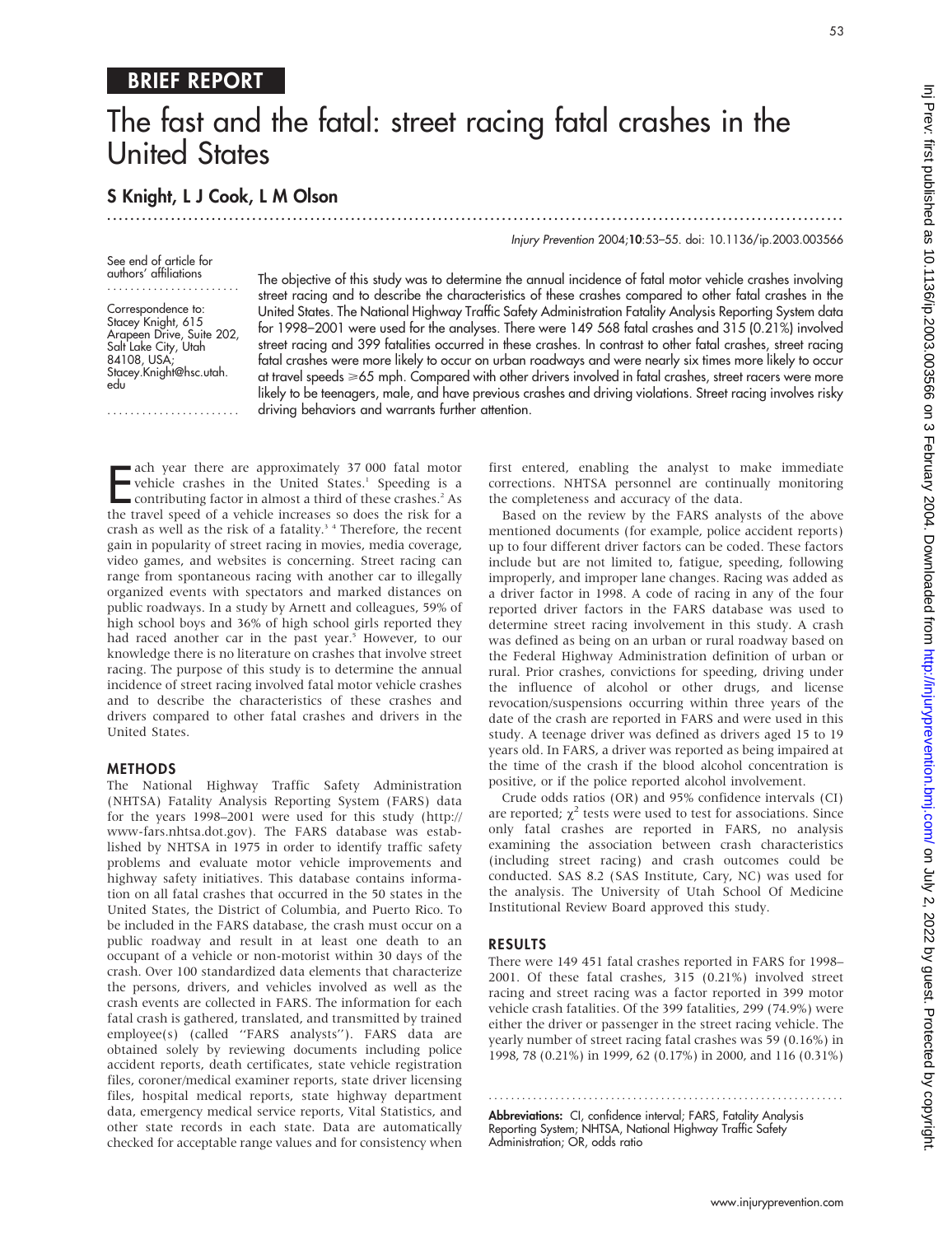| <b>Crash characteristics</b> | No (%) street<br>racing fatal<br>crashes | No (%) other fatal<br>crashes | OR (95% CI) of street racing v other<br>fatal crashes |
|------------------------------|------------------------------------------|-------------------------------|-------------------------------------------------------|
| Urban roadway                | 236 (76.6)                               | 58386 (40.1)                  | $4.9$ (3.8 to 6.4)                                    |
| Fixed object struck          | 134 (42.5)                               | 44297 (29.7)                  | $1.8$ (1.4 to 2.2)                                    |
| Speed limit 65+ mph          | 22(7.0)                                  | 22542 (16.5)                  | $0.4$ (0.2 to 0.6)                                    |
| Travel speed 65+ mph         | 128 (40.6)                               | 22495 (15.1)                  | 5.6 (4.4 to 7.3)                                      |

in 2001. In 2001 there was an increase of nearly 50 fatal crashes that involved street racing compared with the average of the previous three years.

Street racing fatal crashes occurred most often in the late evening and early morning hours, while other fatal crashes were more evenly distributed throughout the day  $(p<0.001)$ . The days of the week the crashes occurred were similar for the street racing and other fatal crashes ( $p = 0.34$ ). Crash characteristics of street racing fatal crashes are compared to other fatal crashes in table 1. Street racing fatal crashes were nearly five times more likely to have occurred on an urban roadway compared with other fatal crashes (95% CI 3.8 to 6.4). While street racing fatal crashes were less likely than other fatal crashes to be on roadways with a speed limit greater than 65 mph, they were nearly six times more likely to occur at travel speeds greater than 65 mph (95% CI 4.4 to 7.3).

The characteristics of street racing drivers and other drivers involved in fatal crashes are compared in table 2. Street racers were more likely to be a teenager (OR 4.6; 95% CI 3.7 to 5.7) and male (OR 4.5; 95% CI 3.0 to 6.6) than other drivers involved in fatal crashes. Compared with other drivers involved in fatal crashes, street racers were more likely to have previous crashes and driving violations as well as be impaired at the time of the crash (table 2). Among the drivers that survived the fatal crash, street racers were six times more likely to be charged with manslaughter than the other drivers (95% CI 4.6 to 8.8).

#### **DISCUSSION**

Our study of street racing fatal crashes has three main findings. First, street racing was a factor in a small percentage of fatal crashes. Secondly, street racing fatal crashes not only involved excessive speeds but also often involved alcohol and occurred on urban surface streets (that is, urban non-interstate or non-freeway roadways). Third, street racers tended to be male teenagers with poor driving histories. These findings may help with the identification of target populations and the development of intervention programs.

When considering that risky behaviors such as driving while impaired were reported in over 40% of all fatal crashes and speeding in general was reported in approximately 30%, street racing, which was reported in fewer than 1% of fatal crashes, is an extremely rare factor in fatal crashes. However, since our analyses were only of fatal crashes, we were unable to determine if street racing increased the risk of a fatal crash compared to driving while impaired or speeding in general. Considering that we found that street racing fatal crashes often involved both excessive speeds and alcohol and both of these driving behaviors have been linked to an increased risk of a crash and a fatality,<sup>346</sup> it might stand to reason that street racing may also be associated with an increased risk of a crash and fatality. Therefore, further research is warranted to determine if street racing is risky behavior even after controlling for other confounding factors such as speeding and impaired driving.

Street racing often occurs on urban surface streets that are not designed for the street racing speeds. The urban roads often have increased traffic flow, and fixed objects such as street lights that may add to the risk of a fatality during a street racing event. Raceways have been promoted as safe alternatives to street racing. Most raceways allow amateur racers that meet the minimum safety requirement such as those set forth by the National Hot Rod Association Rulebook.7 However, the effectiveness of raceways at reducing street racing has not been evaluated.

Most states have laws against street racing that result in a fine, license suspension, or jail time for the street racer.<sup>8</sup> It may be necessary to evaluate these laws and ascertain if increasing penalties for street racing is needed. Throughout the United States several state and local laws have recently been implemented or proposed that either increase the penalties for street racing or address illegal street racing exhibitions. These include the seizure of vehicles involved in street racing, the misdemeanor citation of spectators that are present at illegal street racing events, and the designating of "no racing zones". While these may be successful, evaluation of these laws is needed.

Since drivers involved in street racing tended to be teenage male drivers with poor driving histories, targeting this

| <b>Driver characteristics</b>  | No (%) street<br>racers | No (%) other drivers other drivers | OR (95% CI) street racer v |
|--------------------------------|-------------------------|------------------------------------|----------------------------|
| Teenager (15-19 years)         | 134 (36.1)              | 25659 (11.3)                       | 4.6 $(3.7)$ to 5.7         |
| Male                           | 335 (90.3)              | 164611 (72.4)                      | $4.5$ (3.0 to 6.6)         |
| Previous crash                 | 72 (19.4)               | 32941 (14.4)                       | $1.5(1.1 \text{ to } 1.9)$ |
| Previous license suspension    | 67(18.1)                | 27323 (12.0)                       | $1.6$ (1.2 to 2.1)         |
| Previous speeding violation    | 105(28.3)               | 46819 (20.5)                       | $1.5(1.2 \text{ to } 1.9)$ |
| Previous DWI* violation        | 18 (4.9)                | 7465 (3.3)                         | $1.5$ (0.9 to 2.4)         |
| Positive BAC† at time of crash | 117(31.5)               | 45985 (20.1)                       | $1.8$ (1.5 to 2.3)         |

**Table 2** Driver characteristic of street racer  $(n = 371)$  and other drivers  $(n = 227,305)$ 

-Blood alcohol concentration.